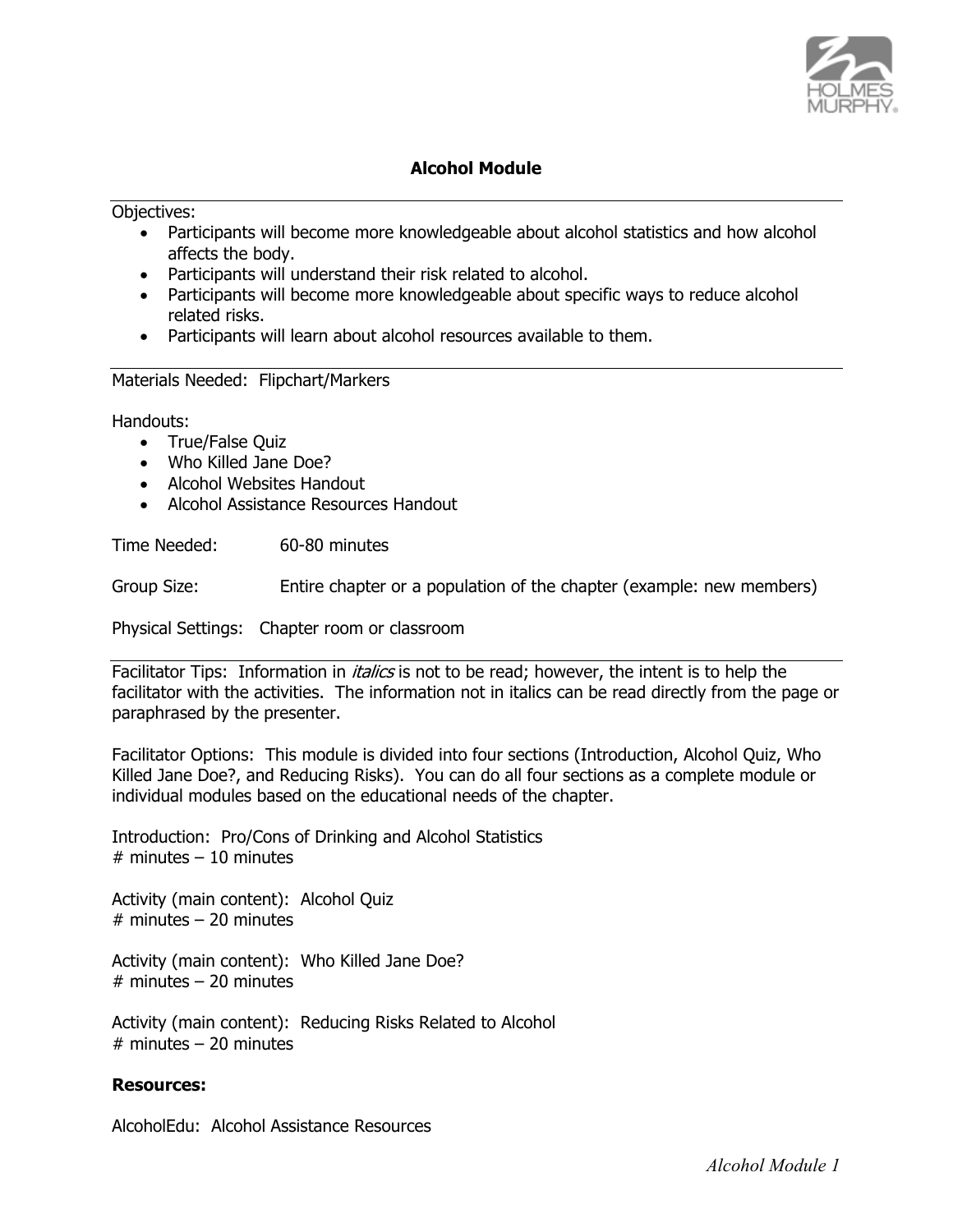Facts on Tap: http://www.factsontap.org/default.html

Miller, E., Kilmer, J.R., Kim, E.L., Weingardt, K.R., & Marlatt, G.A. (2001). Alcohol skills training for college students. In P.M. Monti, S.M. Colby, & T.A. O'Leary (Eds.) Adolescents, Alcohol and Substance Abuse: Reaching Teens through Brief Intervention (pp. 183-215). New York: Guilford Press.

Pi Kappa Phi: "The Choice Is Yours" discussion questions

Triangle Fraternity: Who Killed Jane Doe?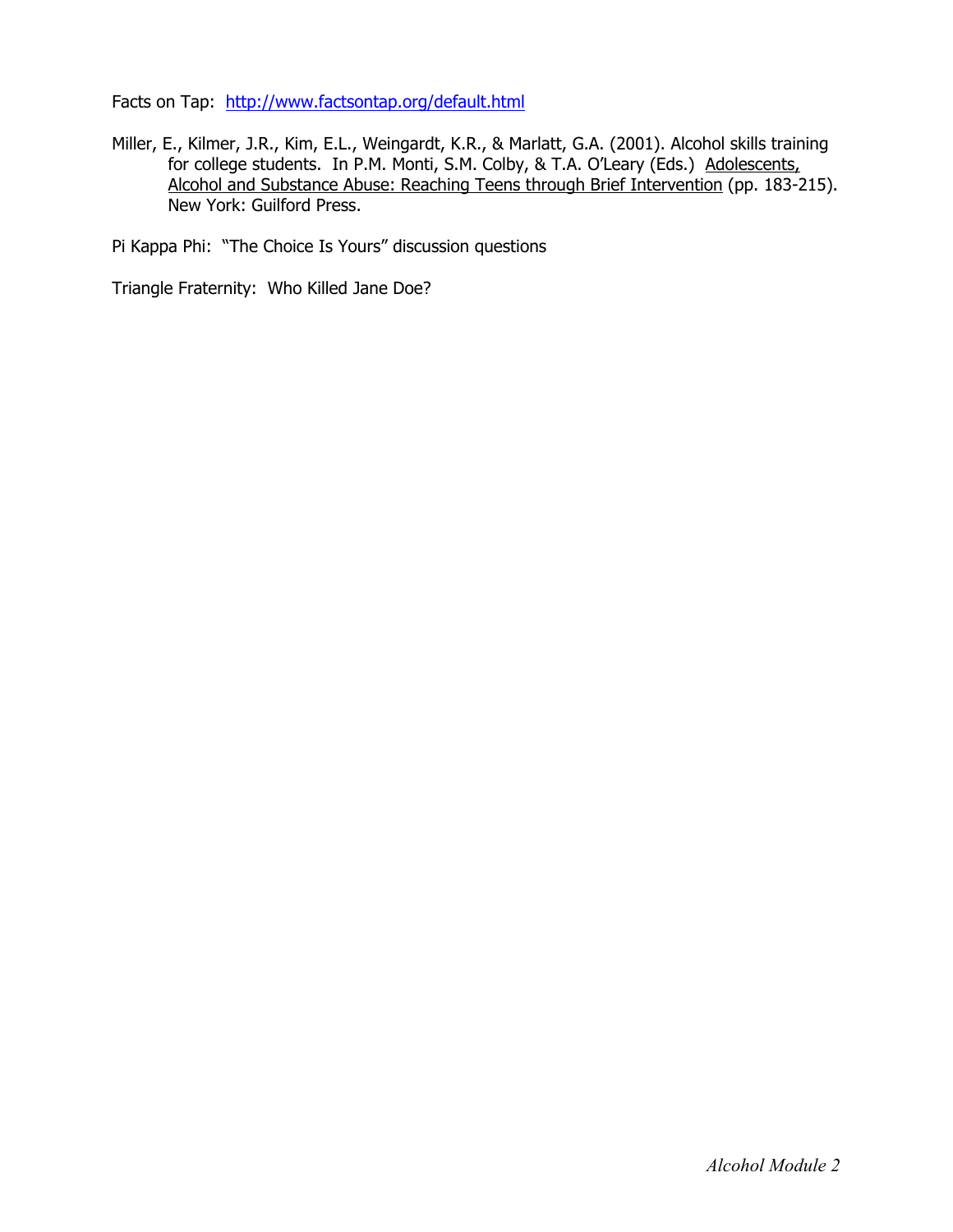# **INTRODUCTION**

Ask participants the questions below. You can record the answers on a flip chart. The intent in asking these questions is to generate discussion and view the pro/cons of drinking.

- What kinds of positive things do you associate with drinking? How do your feelings about yourself change when you drink?
- What are some less desirable things that can happen when you drink? Have you said or done things when drinking that you would not have done under different circumstances?

Contrary to what you've probably heard about college, you don't have to get liquored up every night in order to have a memorable experience. In fact, one in five college students doesn't drink at all. Besides, you'll have many more memories of your years of higher education if drinking isn't a central part of it. So don't let college folklore influence you to be under the influence.

Here are a few sobering statistics on how drinking too much, too often can put a serious damper on your dreams of achieving academic glory--or even your dreams of just graduating:

- According to the Core Institute, an organization that surveys college drinking practices, 300,000 of today's college students will eventually die of alcoholrelated causes such as drunk driving accidents, cirrhosis of the liver, various cancers and heart disease.
- 159,000 of today's first-year college students will drop out of school next year for alcohol- or other drug-related reasons. The average student spends about \$900 on alcohol each year. Do you want to know how much cash the average student drops on his or her books? About \$450.
- Almost one-third of college students admit to having missed at least one class because of their alcohol or drug use, and nearly one-quarter of students report bombing a test or project because of the aftereffects of drinking or doing drugs.
- One night of heavy drinking can impair your ability to think abstractly for up to 30 days, limiting your ability to relate textbook reading to what your professor says, or to think through a football play.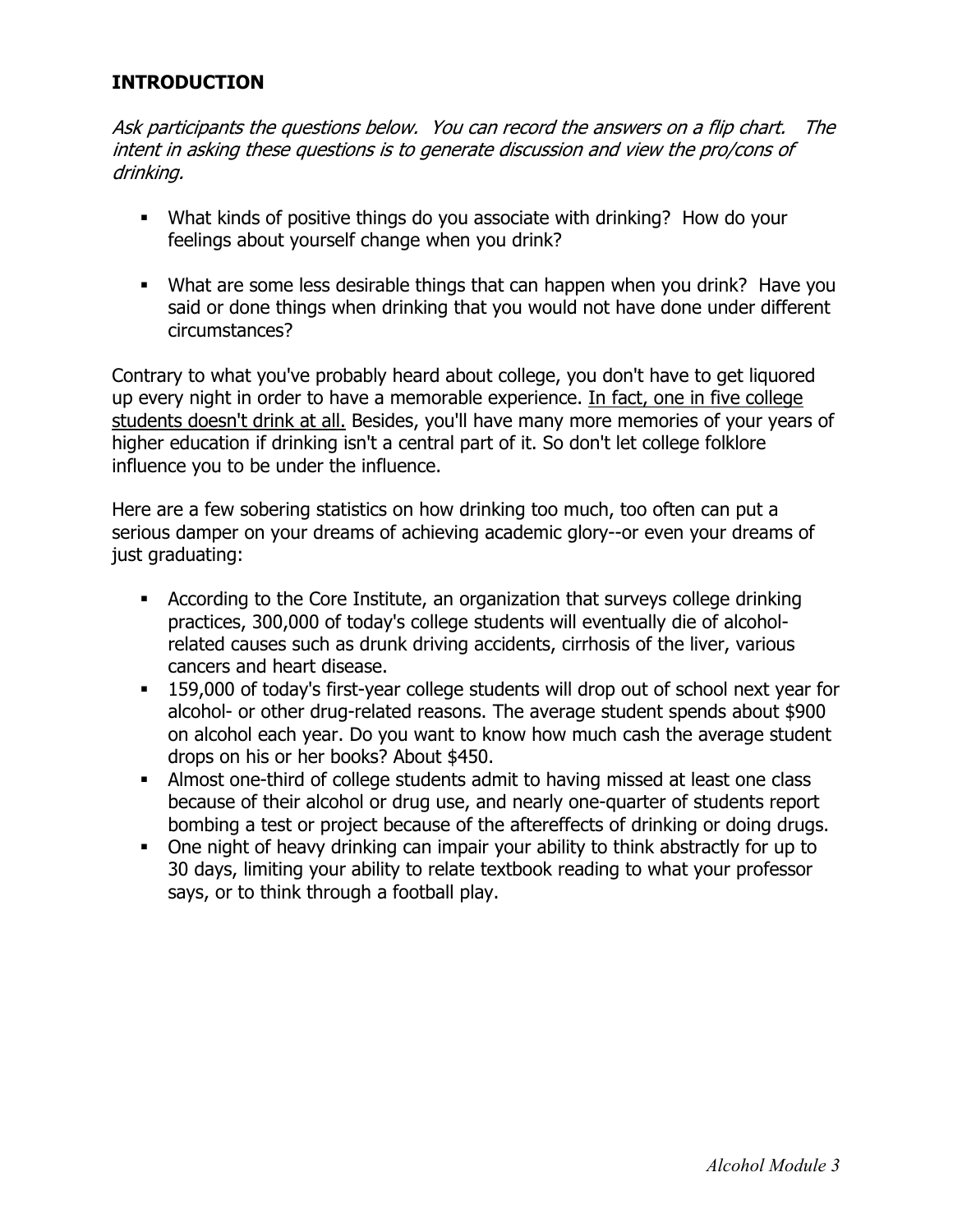# **ALCOHOL QUIZ**

## Distribute quiz and give participants 5 minutes to answer the questions.

Let's see how much each of you know about alcohol and how it affects your body.

#### **Take this TRUE OR FALSE test to find out how much you really know about what drinking does to your body.**

1. Alcohol is toxic to the human body.

|     | <b>TRUE</b>                                                                                                          | <b>FALSE</b> | <b>ANSWER</b> |  |  |
|-----|----------------------------------------------------------------------------------------------------------------------|--------------|---------------|--|--|
|     | 2. Devouring a burger after drinking all night will help you sober up.                                               |              |               |  |  |
|     | <b>TRUE</b>                                                                                                          | <b>FALSE</b> | <b>ANSWER</b> |  |  |
|     | 3. Alcohol, food, and non- alcoholic beverages are all digested the same way.                                        |              |               |  |  |
|     | <b>TRUE</b>                                                                                                          | <b>FALSE</b> | ANSWER        |  |  |
|     | 4. Taking a nap helps you sober up.                                                                                  |              |               |  |  |
|     | <b>TRUE</b>                                                                                                          | <b>FALSE</b> | <b>ANSWER</b> |  |  |
|     | 5. Alcohol doesn't affect your body's organs unless you get really drunk.                                            |              |               |  |  |
|     | <b>TRUE</b>                                                                                                          | <b>FALSE</b> | <b>ANSWER</b> |  |  |
|     | 6. You can suffer alcohol withdrawal symptoms after your first time drinking.                                        |              |               |  |  |
|     | <b>TRUE</b>                                                                                                          | <b>FALSE</b> | <b>ANSWER</b> |  |  |
|     | 7. As long as you've gotten a few hours of sleep, you'll be fine to drive the morning after you've been<br>drinking. |              |               |  |  |
|     | <b>TRUE</b>                                                                                                          | <b>FALSE</b> | <b>ANSWER</b> |  |  |
|     | 8. Passing out can be life threatening.                                                                              |              |               |  |  |
|     | <b>TRUE</b>                                                                                                          | <b>FALSE</b> | ANSWER        |  |  |
|     | 9. Getting drunk will help you to perform better sexually.                                                           |              |               |  |  |
|     | <b>TRUE</b>                                                                                                          | <b>FALSE</b> | <b>ANSWER</b> |  |  |
| 10. | Even though alcohol is a drug, you can't overdose on it.                                                             |              |               |  |  |
|     | <b>TRUE</b>                                                                                                          | <b>FALSE</b> | <b>ANSWER</b> |  |  |

*Alcohol Module 4*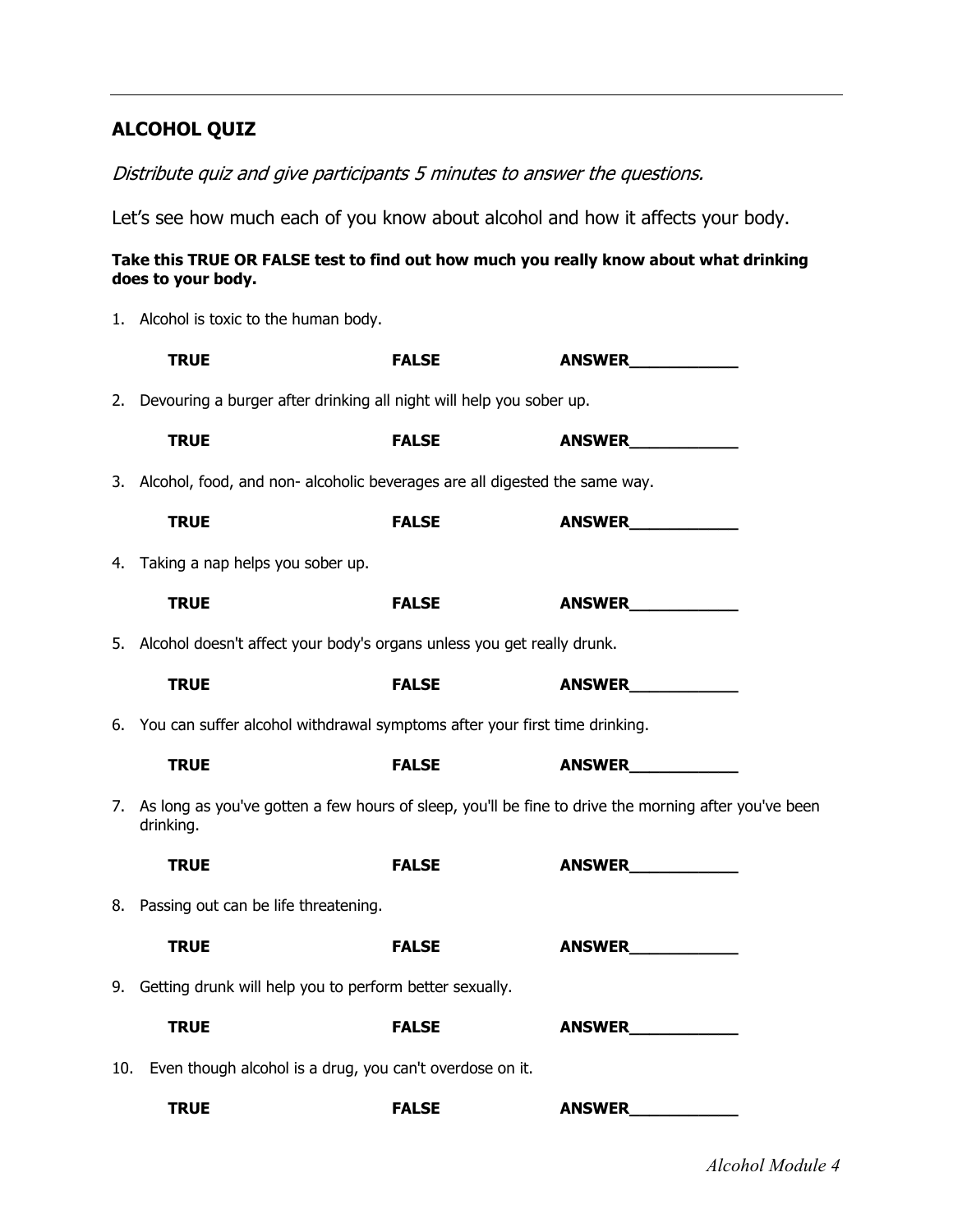11. Your family history can influence your drinking habits.

| <b>TRUE</b>                                                  | <b>FALSE</b> | <b>ANSWER</b> |
|--------------------------------------------------------------|--------------|---------------|
| 12. Even time you driply alcohol you kill 10,000 brain colle |              |               |

12. Every time you drink alcohol, you kill 10,000 brain cells.

| <b>RUE</b><br>________ | FALSE | <b>ANSWER</b><br>$\sim$ |
|------------------------|-------|-------------------------|
|------------------------|-------|-------------------------|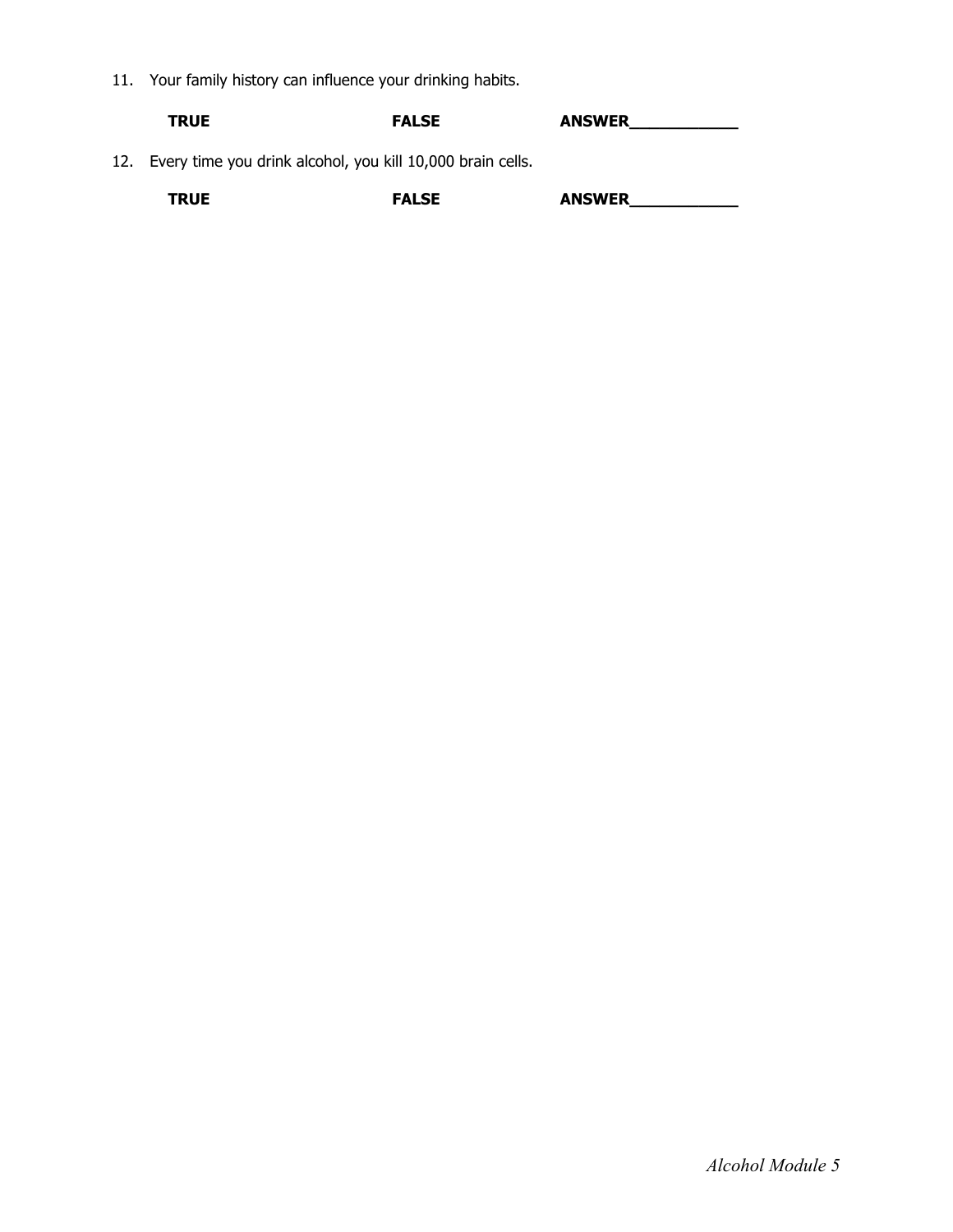## **Answer Sheet**

Read each question and by a show of hands, see how the members answered the questions. Review the correct answers and the explanation for each question.

**1. TRUE** There is a limit to how much alcohol the human body can tolerate. When you drink too much, your blood alcohol level can rise to a point where it actually becomes poisonous.

**2. FALSE** The liver can break down alcohol at a rate of about .5 oz. per hour, which is about half the alcohol in an average drink. Once alcohol is in you bloodstream, nothing can speed this rate. Not caffeine. Not food. Not water. You might be full, but you won't be any less drunk.

**3. FALSE** Alcohol is not digested like other foods or beverages. It passes directly into the bloodstream through the tissue that lines the stomach and small intestine.

**4. FALSE** Sleeping does not increase the rate at which your body can process the alcohol in your system. It will still be metabolized at .5 oz. per hour, even while you snooze. So you can wake up and still be drunk.

**5. FALSE** When you have an empty stomach, alcohol is absorbed into the bloodstream through the small intestine within about five minutes. As soon as it's in the bloodstream, it takes about 90 seconds for it to be carried to all of the body's organs, including the brain. So you don't have to be drunk for your whole body to be feeling alcohol's effects.

**6. TRUE** Alcohol, like other drugs, has withdrawal symptoms. The common hangover has symptoms like headache, nausea, dehydration, and the shakes similar to the symptoms of withdrawal from narcotics, like heroin, and depressants, like tranquilizers.

**7. FALSE** Your motor coordination can be affected for as many as ten hours after you finished your last drink. So before you get in the car to drive home the morning after a party, think twice about your ability to drive safely.

**8. TRUE** If you drink so much that you pass out, it's because the alcohol has caused your brain to start shutting down, resulting in your loss of consciousness. The amount of alcohol it takes to make you pass out is dangerously close to the amount of alcohol it takes to kill you.

**9. FALSE** Consumption of alcohol may loosen up your sexual inhibitions, but excessive drinking can cause impotence in men and decreased vaginal or clitoral sensation in women.

**10. FALSE** When you drink too much, that's the same thing as overdosing on alcohol. Alcohol is a depressant drug that slows the central nervous system, decreasing your heart and breathing rates and lowering your blood pressure. A dangerously high blood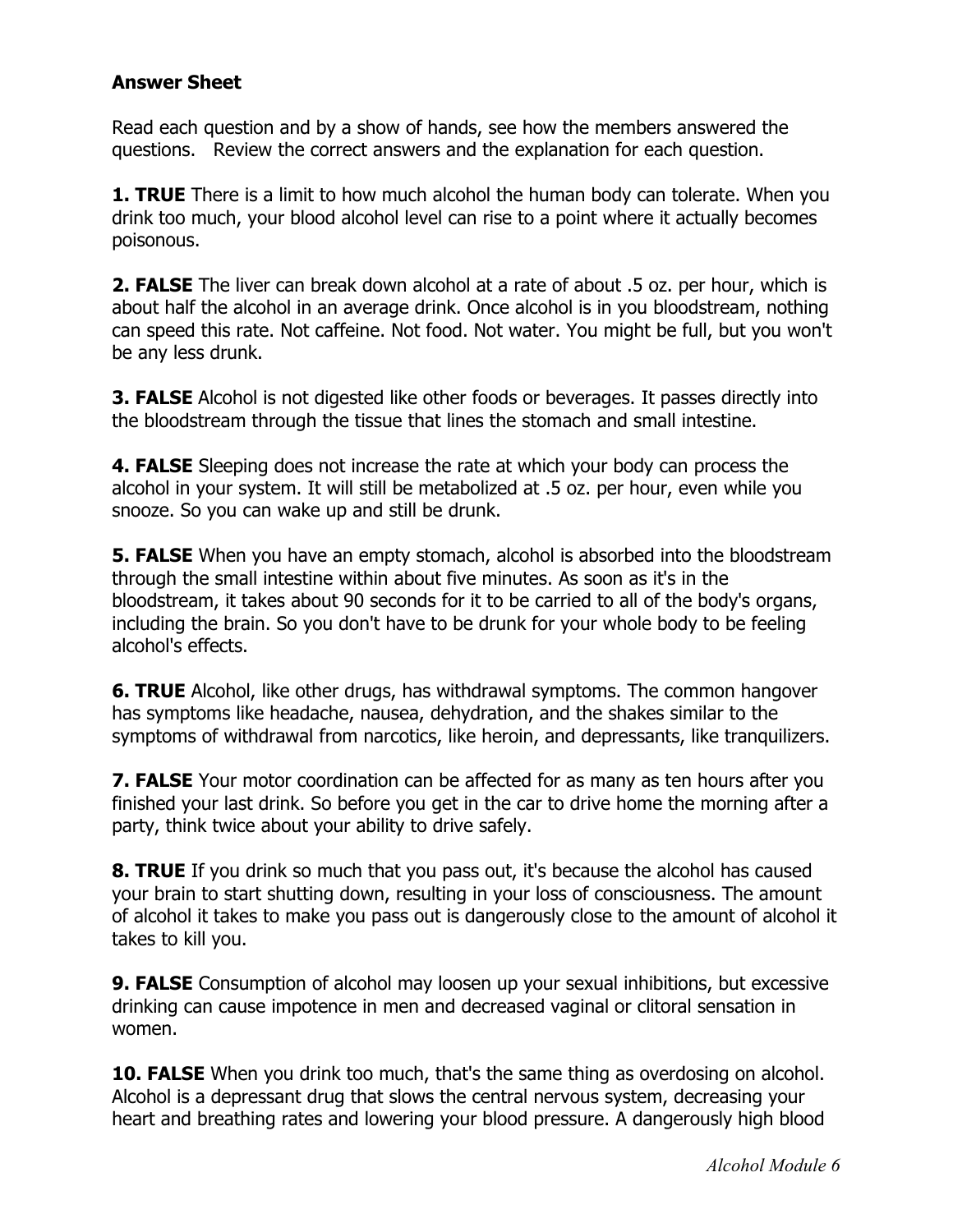alcohol level can cause your heartbeat and breathing to stop altogether, which means you can die from drinking too much.

**11. TRUE** Children of alcoholics are three to four times more likely to become alcoholics themselves. So if you've got a family history of heavy alcohol use, you are at a greater risk of developing alcohol problems.

**12. FALSE** Not exactly. It's unlikely that a single drink will kill brain cells. However, long-term, chronic drinking can cause permanent memory loss and brain damage. Almost 70% of people in treatment for alcohol-related problems suffer severe impairment of memory formation, abstract thinking, problem solving, and ability to concentrate.

For more information: http://www.factsontap.org/default.html

# **WHO KILLED JANE DOE?**

Distribute handout. The case is called "Who Killed Jane Doe?" Have participants read the information and rank order. Depending on the size of the group, you can either have a group discussion or break into small groups to discuss the decision each person reached and the rationale behind the rankings. As a group, decide on the 2-3 things that most likely would have prevented Jane's death from occurring if they had been done in time.

The intent of the case study is to spur discussion and let people see the many different viewpoints that could be taken in a given situation and how responsibility could be attributed to many parties. Therefore, people are supposed to be always thinking about their actions and the far-reaching implications. What is usually decided is that everyone has some level of responsibility for the end result because individuals in this case all had opportunities to act in a manner that could have reduced the likelihood of problems developing.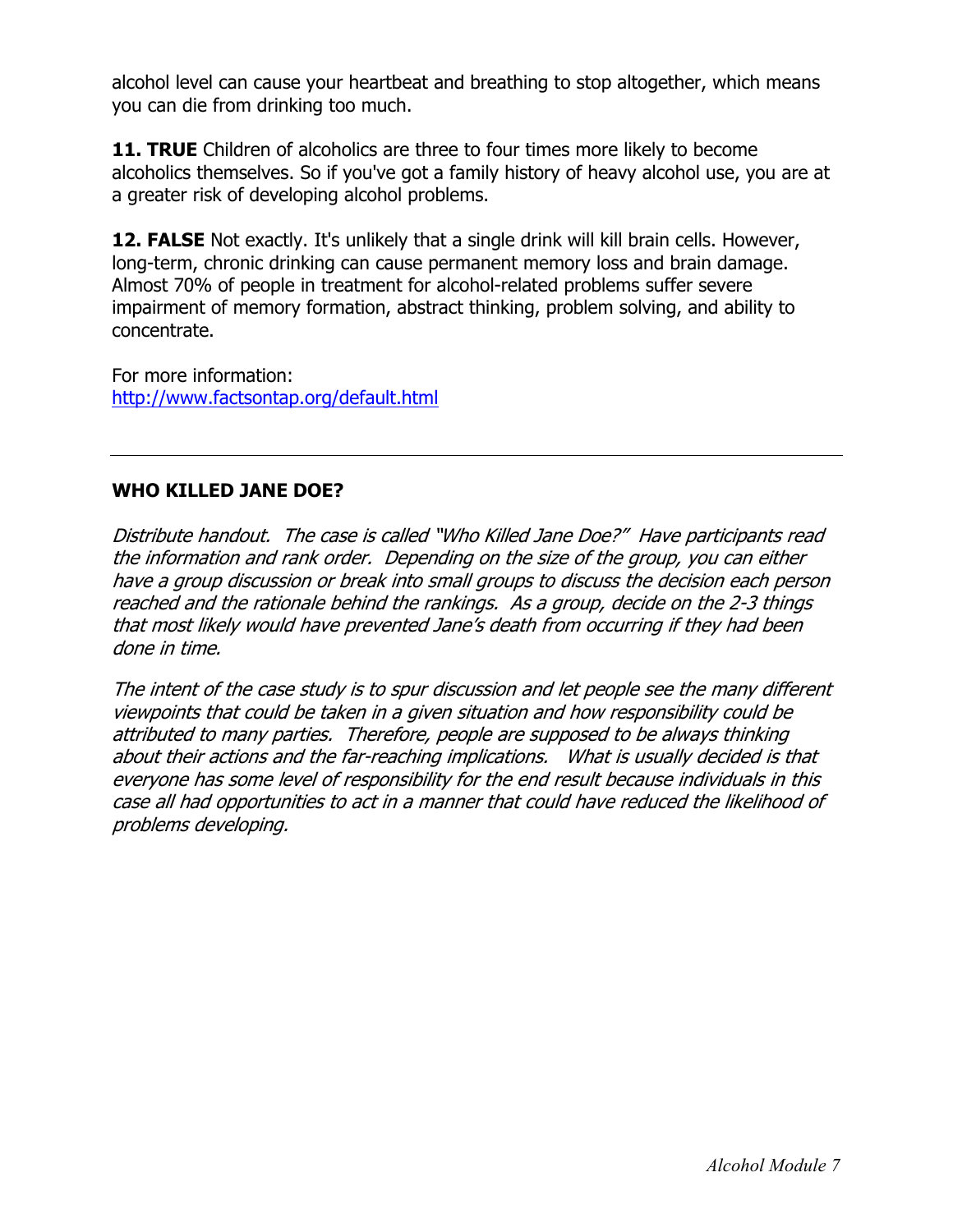#### **Who Killed Jane Doe?**

Jane Doe, age 20, was dead on arrival. Several fraternity members, concerned by her unconscious vomiting, drove her to the emergency room at 2:30 a.m. But even before they pulled into the emergency drive, her breathing had stopped. Successive attempts by the hospital staff to revive her failed.

The sisters of Mu Epsilon were sorry. She had lived in the chapter house for two years. All her sisters knew about her drinking problem and more than a few had escorted/carried her home from past parties and held her hand as she threw-up all night.

Karen, her best friend and pledge mom was sorry. Jane and Karen had decided to get primed for the Alpha Lambda mixer later that evening. Each had done several shots at their favorite campus bar.

The brothers of Alpha Lambda were sorry. The chapter had successfully dodged their National Fraternity's risk management policy all year. No one else on campus was following it, so why should they? Besides, if they didn't provide alcohol and serve minors, no women would come to their parties.

Joe, an Alpha Lambda pledge and designated bartender, was sorry. Nobody ever told him not to serve people that were already drunk. Jane didn't look any drunker than anyone else at the party. Besides, Jane was hanging all over Mike, and a little more beer might have helped him get lucky.

The IFC was sorry. Twelve of the 15 chapters on campus have national risk management policies specifically prohibiting the purchase and serving of alcoholic beverages. The IFC rep from Beta Rho had brought up the idea of a unified IFC Risk Management Policy earlier in the year, but the idea had been voted down.

The Panhellenic Council was sorry. They voted to send flowers to Mu Epsilon to show their support. Men's fraternities are the source of the campus alcohol problem, so the Panhellenic didn't feel like there was much more they could have done.

The local bar staff members Jane and Karen had visited were sorry. They had stamped Jane's hand "underage" but hadn't bothered to monitor bar patrons beyond the front door. Underage dollars made up the largest percentage of their profit and they simply couldn't afford to enforce the drinking age when other bars didn't.

Jane's parents were sorry. She started drinking during her sophomore year of high school. But what could they do? All kids are going to drink with or without their parent's permission.

Who was to blame for the death of Jane Doe? Rank the eight in order of most to last.

- $1.$  5.
- $2.6.$
- $3.$  7.
- $4.$  8.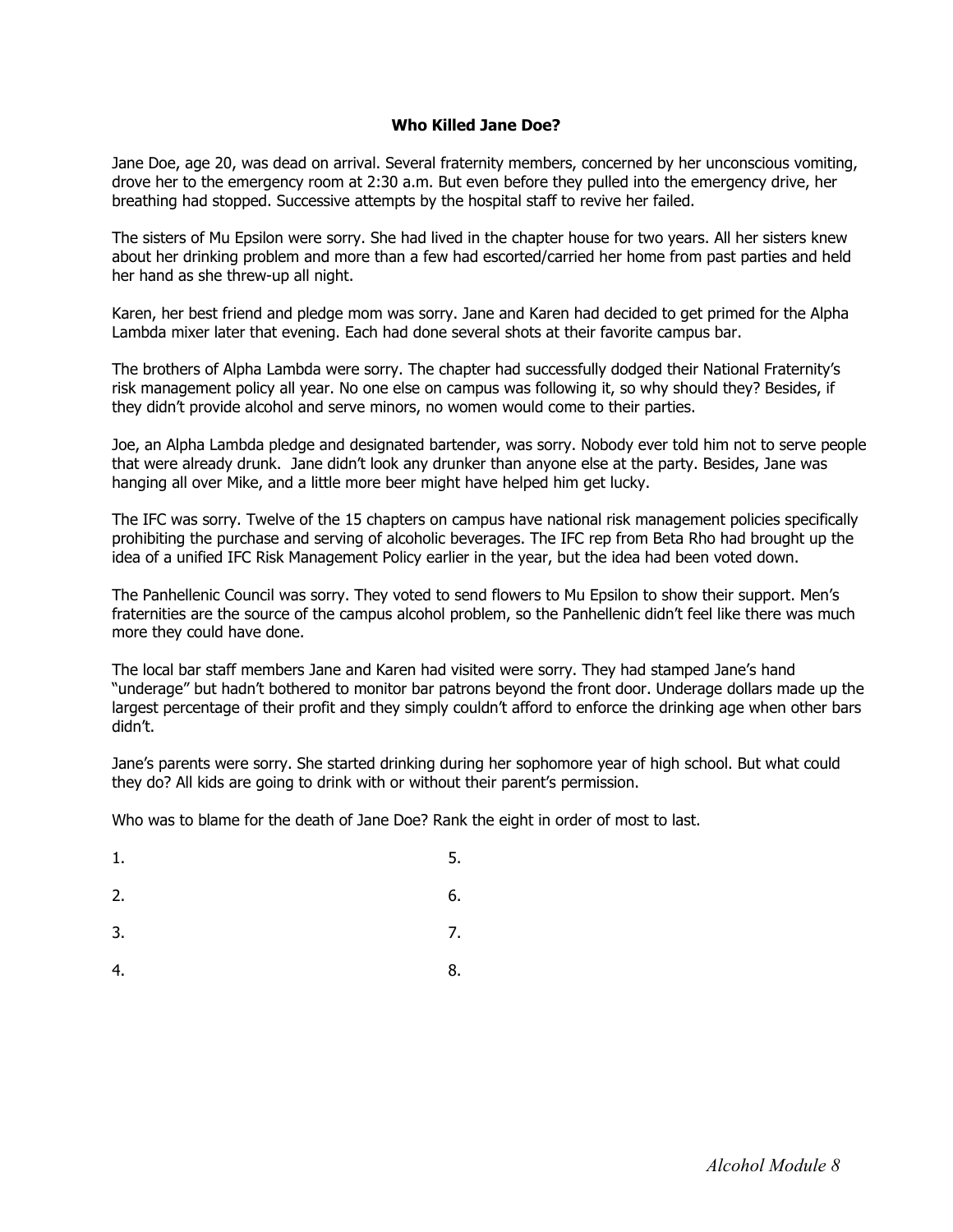# **Discussion Questions**

You can utilize the discussion questions below to encourage the participants to discuss Jane Doe and the incidents.

## **Alcohol**

- Why do people drink?
- Describe the habits of someone who drinks responsibly versus irresponsibly.
- If alcohol related health risks become apparent how do you intervene?
- What keeps us from making good decisions about drinking?

## **Personal Responsibility**

- Why does it take something so tragic for us to think about our behaviors?
- How can we make sure that an incident like that of Jane Doe does not happen within our fraternity/sorority?
- What are you willing to do to be more personally responsible?
- What can you specifically do to help hold members in your organization accountable for their behavior?

## **Risk Reduction**

- What responsible steps can you and your organization take to reduce risk and the likelihood of a tragedy?
- Does your chapter understand the Risk Management Policy for your organization?
- Does your organization have a detailed written crisis management plan?
- Is your organization aware of resources provided by the campus, community and your sorority/fraternity?

## **Liability**

- Who do you think was liable in the Jane Doe case?
- Can you be liable for an occurrence even if you are not present?
- What observations can you make about your risk management practices and policies in light of the Jane Doe case?